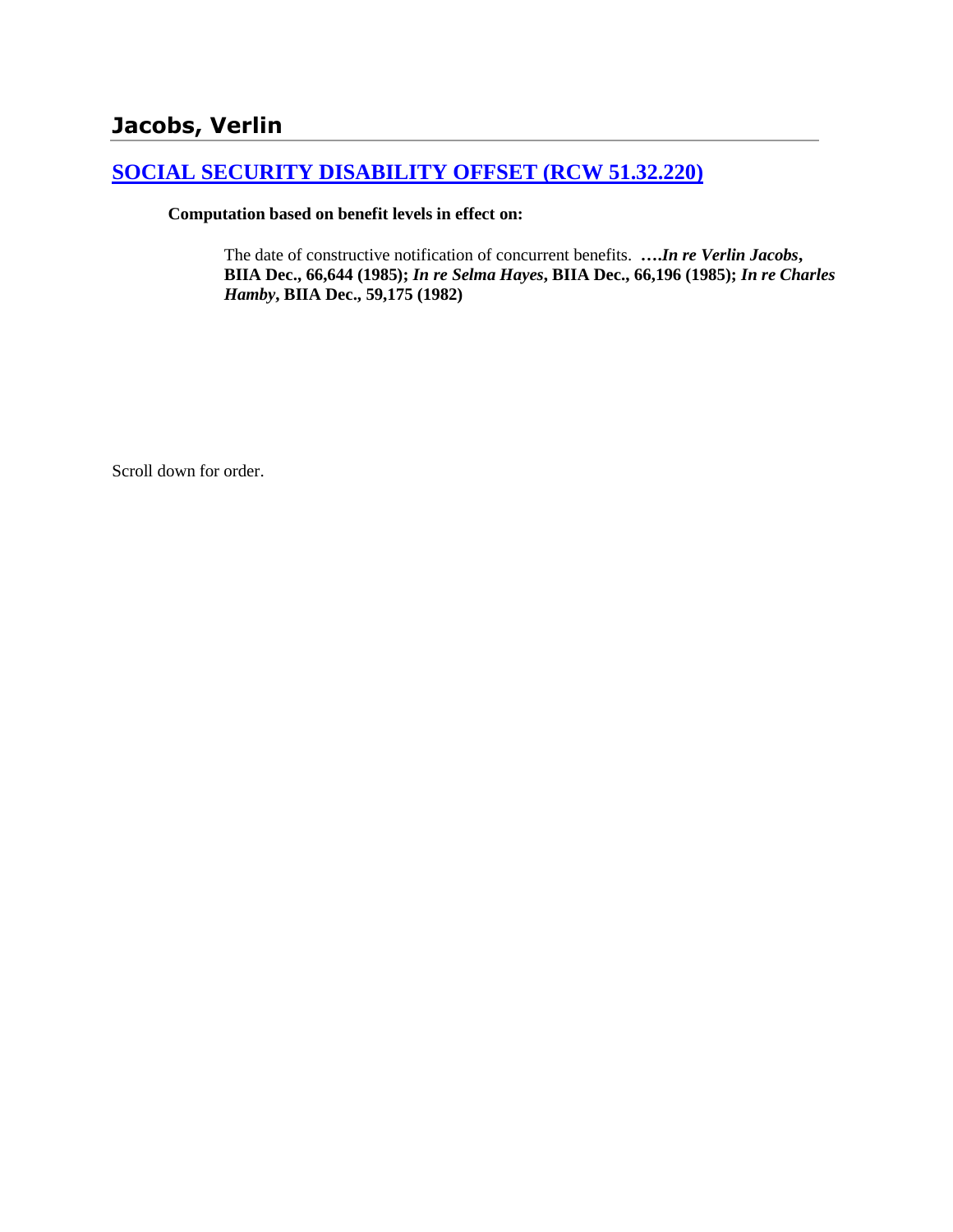#### **BEFORE THE BOARD OF INDUSTRIAL INSURANCE APPEALS**

#### **STATE OF WASHINGTON**

**In Re: VERLIN JACOBS ) DOCKET NO. 66,644**

 **CLAIM NO. F-823180 ) DECISION AND ORDER )**

APPEARANCES:

9 Claimant, Verlin Jacobs, by William J. Van Natter 12 Employer, Kriken Machine Manufacturing Company, None 15 Department of Labor and Industries, by 16 The Attorney General, per James S. Kallmer, Assistant

19 This is an appeal filed by the claimant on January 6, 1984, from 20 an Order of the Department of Labor and Industries dated December 27, 1983, applying an offset pursuant to RCW 51.32.220 and setting claimant's monthly pension at \$222.81 effective December 16, 1983, to 23 be paid beginning January 15, 1984. Reversed and Remanded.

### 24 DECISION

 Pursuant to RCW 51.52.104 and RCW 51.52.106, this matter is before the Board for review and decision on timely Petitions for Review filed by the claimant and the Department of Labor and 28 | Industries to a Proposed Decision and Order issued on February 1, 1985, in which the Order of the Department dated December 27, 1983 was reversed, and the claim remanded to the Department to recompute the claimant's pension benefit level with reference to the social security benefit amount received by the claimant in July, 1977.

5/31/85

 $\frac{1}{2}$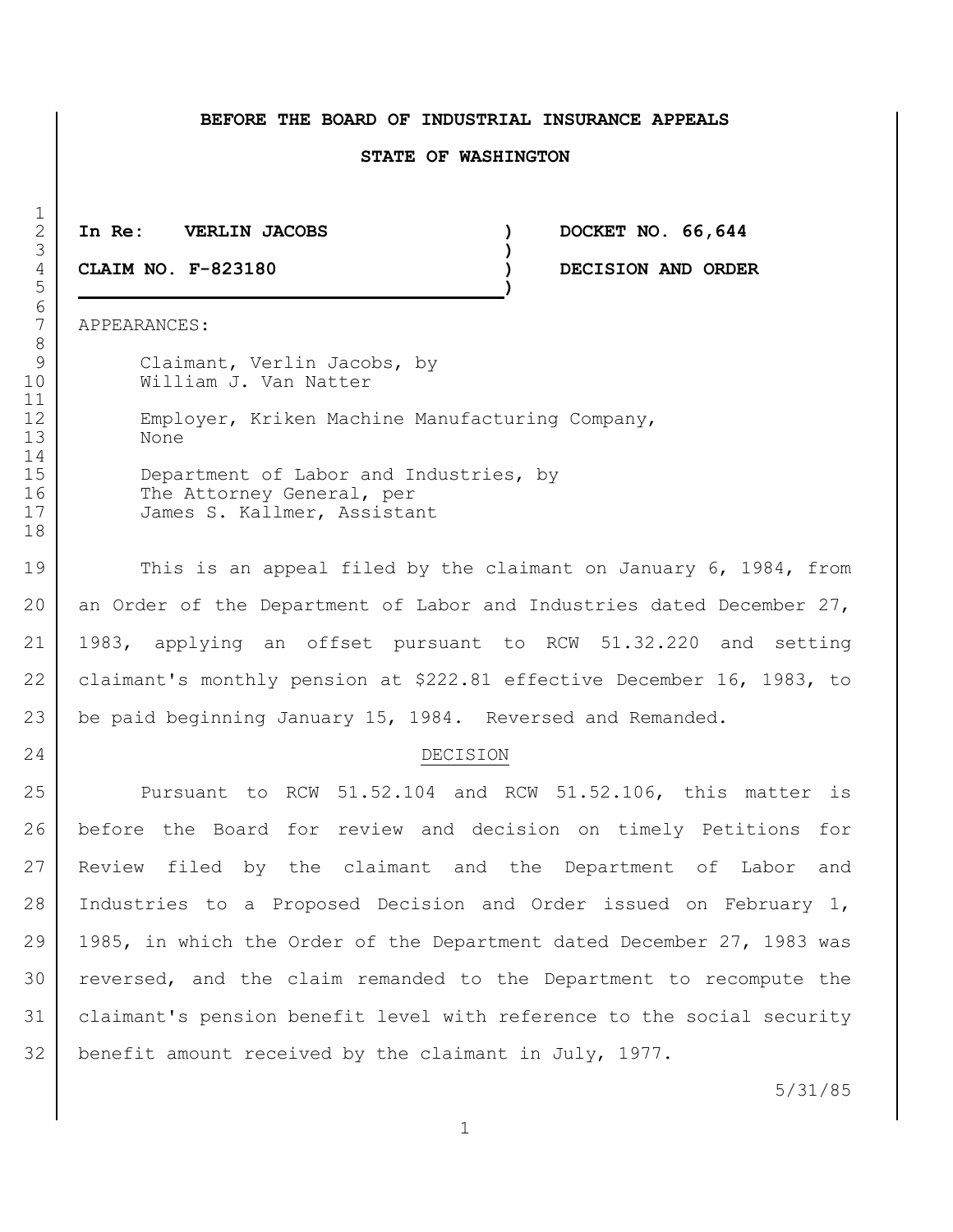1 The Board has reviewed the evidentiary rulings in the record of 2 proceedings and finds that no prejudicial error was committed and said 3 rulings are hereby affirmed.

4 The issues, the evidence presented by the parties, and the applicable statutory provisions are quite adequately set forth in the Proposed Decision and Order and will not be extensively reiterated herein. We have granted review because, although we agree that the 8 Department order must be reversed, we are of the opinion that offset to be taken pursuant to RCW 51.32.220 should be computed on the basis 10 of the rate of social security disability benefits being paid to the claimant as of March 1, 1977.

12 The facts presented by the instant appeal are quite similar to 13 those encountered by the Board in the case of Charles J. Hamby, Docket 14 No. 59,175, Decision and Order of March 29, 1982. Mr. Hamby's claim 15 for industrial insurance benefits filed as a result of an industrial 16 injury on November 22, 1977 was initially closed without award for 17 | permanent partial disability. As a result of an appeal to this 18 Board, Mr. Hamby was adjudicated to be a permanently totally disabled 19 worker effective December 19, 1978, which Order was implemented by the 20 Department on June 27, 1980. While Mr. Hamby had been receiving 21 social security benefits since May, 1978, the Department did not 22 formally become aware of his entitlement to such benefits until 23 December, 1980, when the claimant sent notification of his benefits to 24 the Department. The Department ultimately computed the claimant's 25 social security offset with reference to his social security 26 disability benefit levels as of January, 1981, the month following the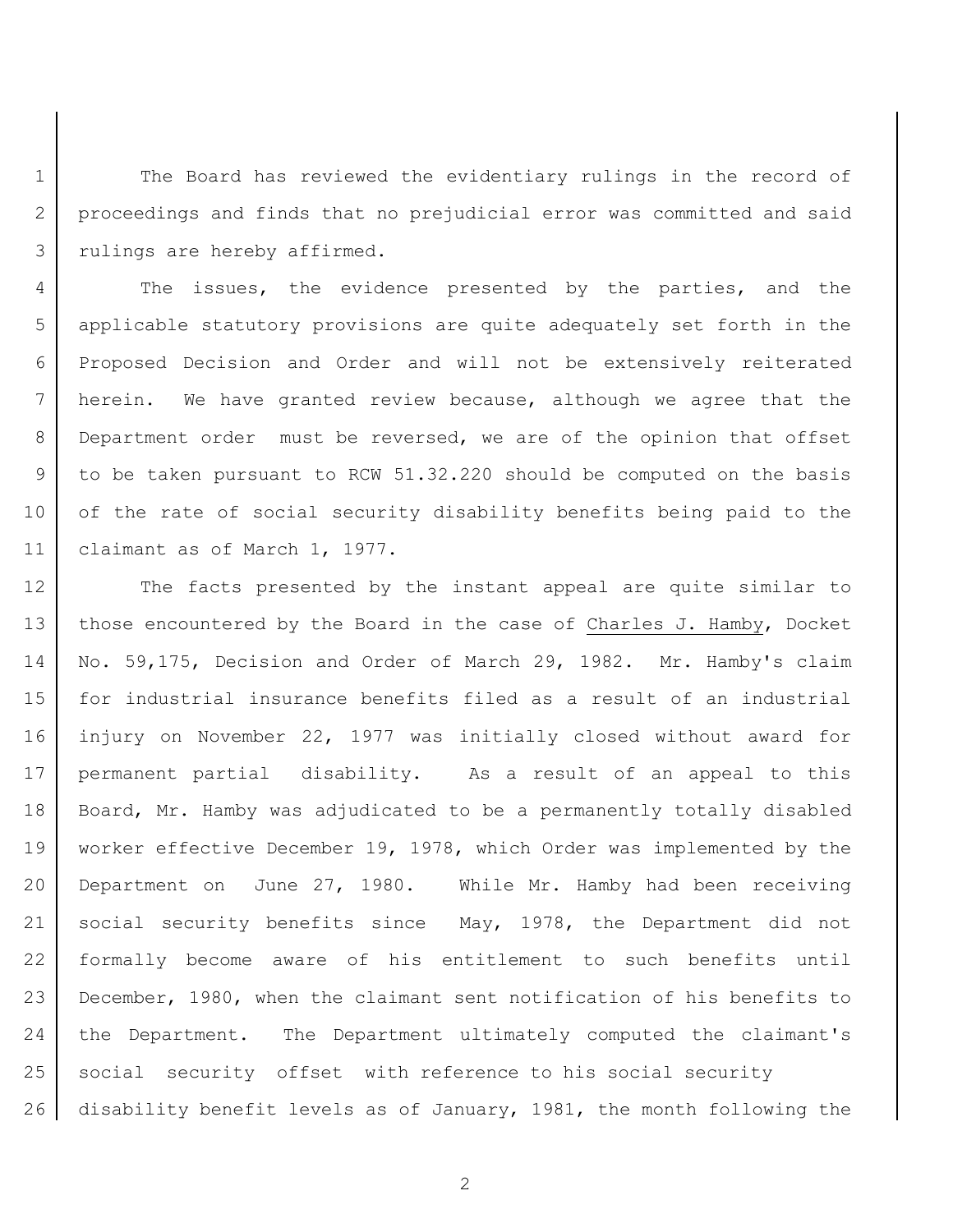month in which notification of his entitlement to receive such 2 benefits was received.

 In reversing the Department's action, we determined in Hamby that the amount of Mr. Hamby's social security offset should be computed with reference to his social security disability benefit levels as of the date the Department of Labor and Industries was put on notice of entitlement or with due diligence should have been put on notice, and that this date was December 19, 1978. In holding that Mr. Hamby's social security offset should be determiend with 10 reference to his benefit level as of December 19, 1978, rather than with reference to his benefit level as of the month following the month in which the Department was notified of his entitlement to social security disability benefits, this Board concluded that December 19, 1978, was the earliest date, had the claim been correctly adjudicated by the Department, that concurrent state and federal 16 | benefits accrued, and that it was also the date the Department should be held to have been placed on notice of entitlement. Since the 18 | facts in the instant appeal are so similar to those in Hamby, we are 19 of the opinion that Hamby is controlling and that the amount of Mr. Jacobs' social security offset should be determined with reference to his social security disability benefit level as of the date the Department was put on notice of entitlement or with due diligence 23 should have been put on notice.

24 The Department argues that the language in RCW 51.32.220(2) requires the amount of the social security offset to be computed with reference to the social security disability benefit level as of the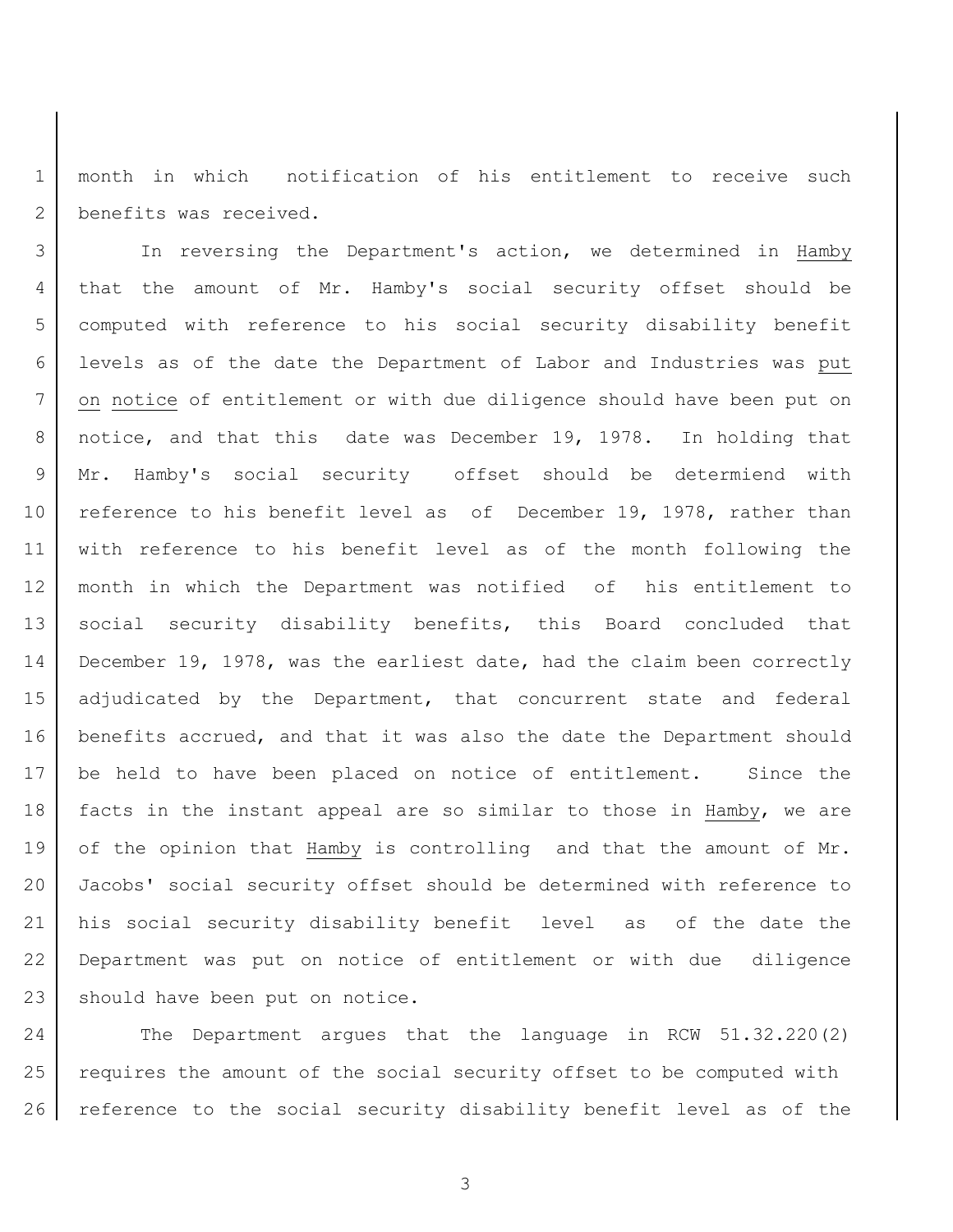month following the month in which the Department is notified by the Federal Social Security Administration that the worker is receiving

3 social security disability benefits. That section reads: "Any reduction under Subsection (1) of this section 5 Shall be effective the month following the month in 6 which the Department or self insurer is notified by<br>7 bhe Federal social security administration that the the Federal social security administration that the person is receiving disability benefits under the federal old age, survivors, and disability insurance act ..."

11 | In choosing that language, we do not believe this state's legislature intended the statute to be applied so strictly that it would require that the Department be notified directly "by" the 14 | federal agency. The notification from the federal agency may be a key for determining the first effective month for the Department to 16 commence the offset, but we believe, and essentially held in re Hamby, that the date of such notification should not be the operative fact 18 for determining the base benefit level for offset computation.

 We still feel a rule requiring reference to benefit levels during the month the Department of Labor and Industries is put on notice of entitlement or with due diligence should have been put on notice has several advantages under this state's statutory scheme. First, in most cases, it is simple to administratively determine. Second, it encourages the Department to make early inquiry whether 25 | collateral federal benefits were being applied for and received. In fact, logic urges recognition of the date of concurrent entitlement as the reference date of benefit levels for determining the amount of 28 offset. Under the federal scheme, a totally disabled worker is entitled to benefits regardless of the cause of total disability.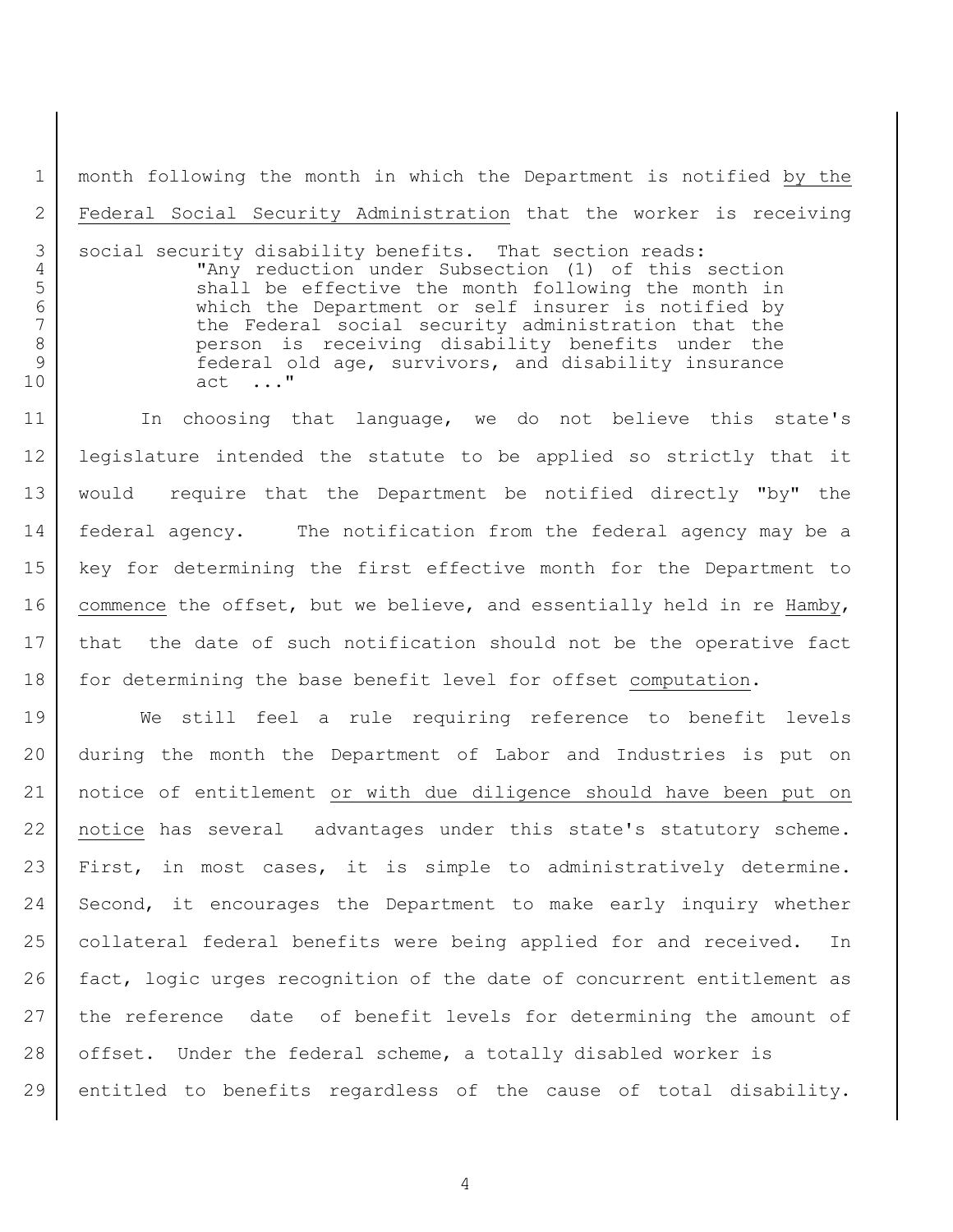Rarely would the situation arise where a worker found permanently totally disabled under state workers' compensation law would not also be assured of the same status under a social security disability adjudication. It is to the direct financial benefit of insurers in 5 those states like Washington, where the offset is reversed, to make inquiry as soon as possible whether a disabled worker is also receiving social security disability insurance benefits. Logically, 8 | the date on which a worker is effectively declared permanently totally disabled under state law ought to trigger the astute claims manager to make such inquiry--the earlier information of concurrent benefits is received, the earlier the workers' compensation insurer may reduce its benefit payments, thereby saving substantial financial resources. During the waiting period, the worker still receives all benefits to which he is rightfully entitled, even if he is receiving both federal and state benefits.

16 In reaching our present result, we are mindful of two significant intents present in the federal and state legislation. First, there is the Congressional intent that the benefit structure should not be designed to discourage workers from returning to gainful work as early as they reasonably can. Second, there is the clear intent in this state's law, which must be considered in conjunction 22 with the Congressional intent, not to penalize this state's injured 23 | workers because of bureaucratic delay.

24 As we see it, March 1, 1977, was the earliest date, had Mr. Jacob's claim been correctly adjudicated by the Department, that both 26 state and federal benefits accrued. Therefore, it was also the date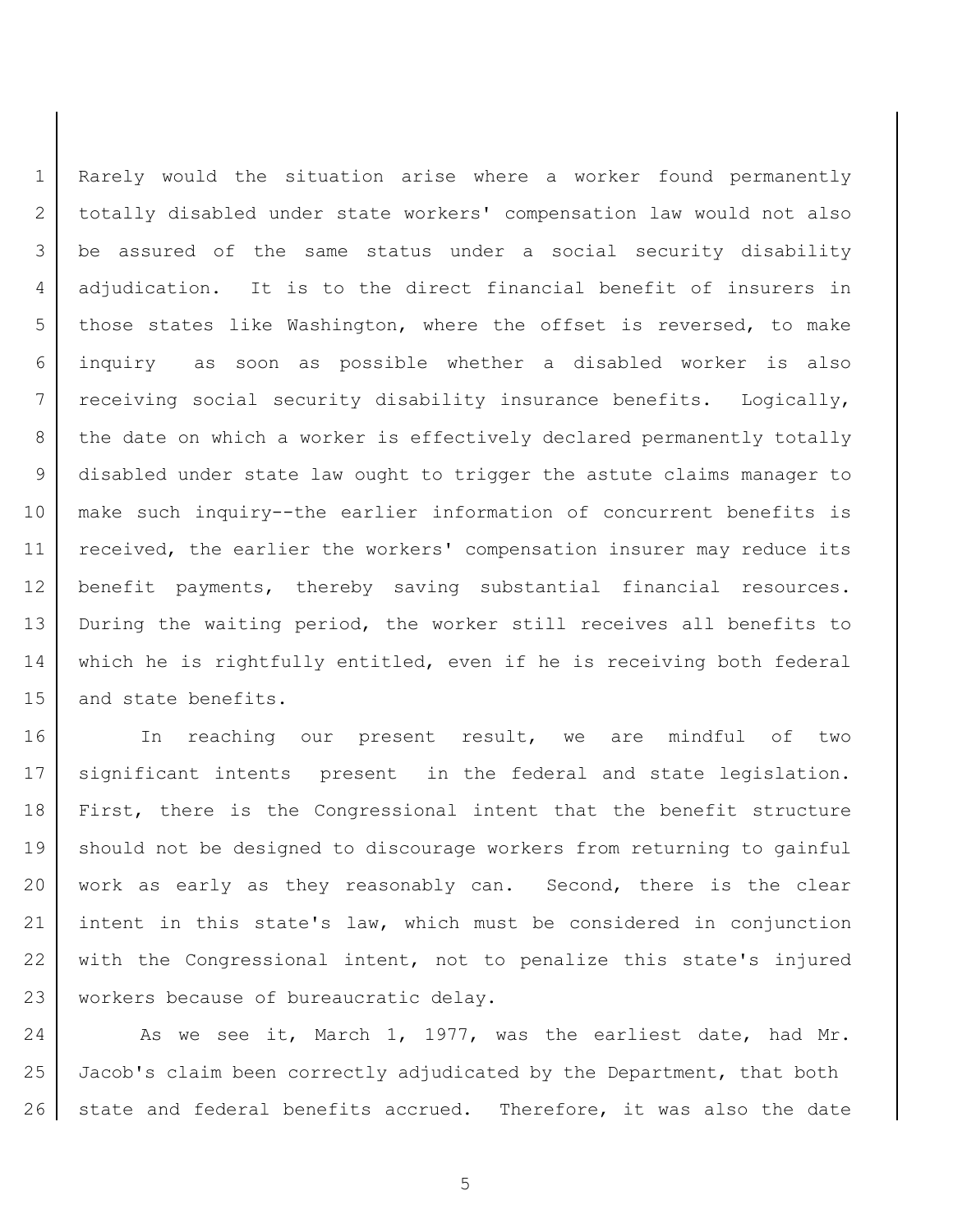the Department should be held to have been placed on notice of entitlement. We hold, then, that the offset permitted the Department of Labor and Industries by RCW 51.32.220 should be computed by 4 | reference to the benefit levels in effect as of that date, even though that date was established as a result of subsequent litigation. To permit the Department to compute the offset based on benefit levels in effect at a later date would encourage the erroneous and/or untimely adjudication of workers' legitimate claims of being permanently 9 totally disabled.

10 The claimant was forced to exercise his right of appealing to this separate quasi-judicial agency, in order to attain his correct disability status. We believe it would clearly be unjust to treat him differently under the offset reversal statute than a worker who had been adjudicated as permanently totally disabled at the administrative agency level and who was not forced into exercising his right of appeal.

17 After consideration of the Proposed Decision and Order and the Petition for Review filed thereto, and a careful review of the entire record before us, we hereby enter the following Findings:

#### 20 FINDINGS OF FACT

21 | 1. On June 19, 1969, the claimant, Verlin Jacobs, filed an application for benefits with the Department of Labor and Industries alleging the 24 | Cocurrence of an industrial injury on June 9, 1969, while in the course of his employment with Kriken 26 | Machine Manufacturing Company. On September 2, 1969, the Department issued an Order allowing the claim for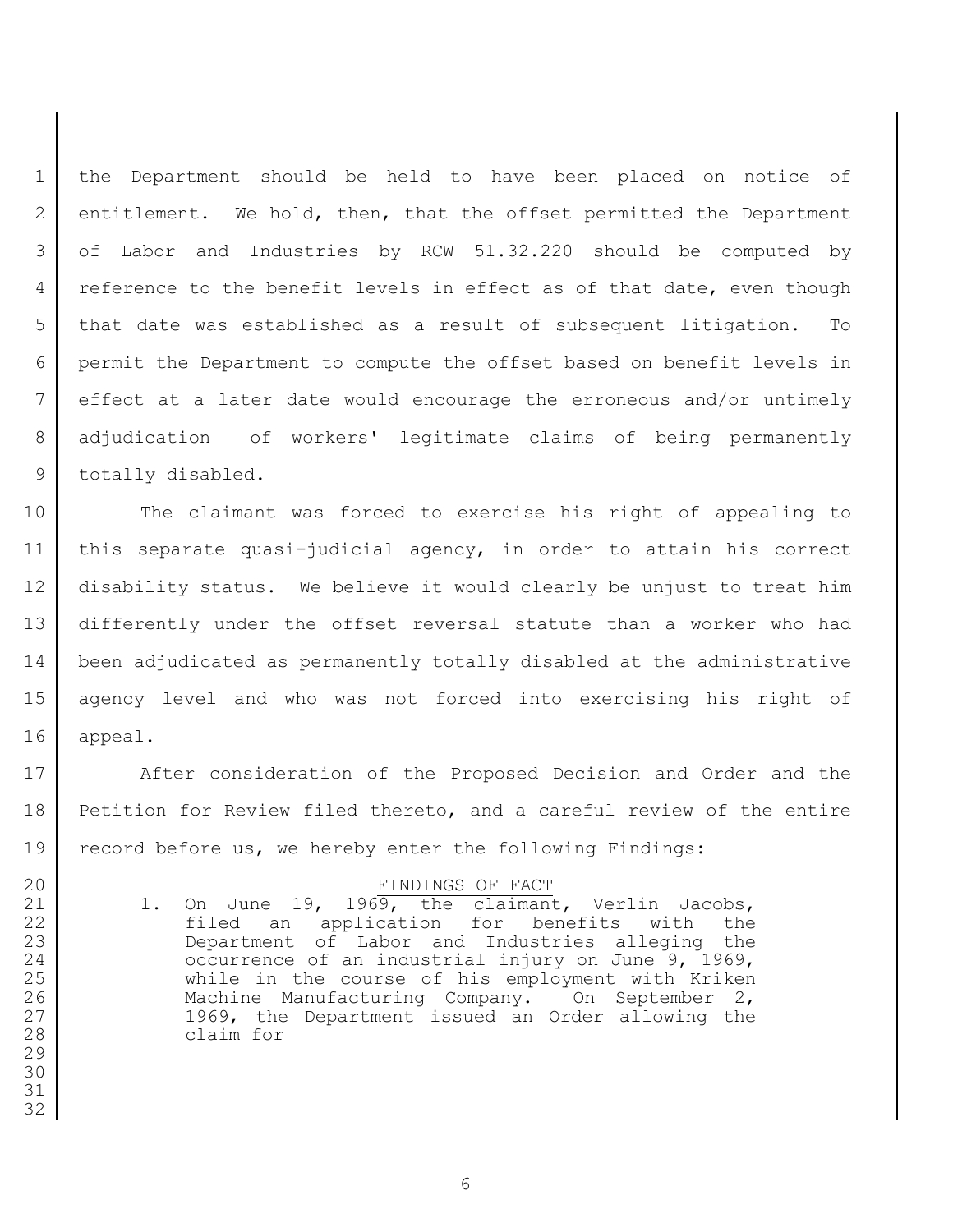1 1 treatment, then closing it with no award for 2 permanent partial disability.

4 On November 28, 1969, the claimant filed an<br>5 application to reopen the claim because of 5 5 3 5 application to reopen the claim because of<br>6 3 aggravation of condition with the Department. On 6 aggravation of condition with the Department. On<br>7 January 12, 1970, the Department issued an order January 12, 1970, the Department issued an order 8 reopening the claim. On November 13, 1970, the 9 Department issued an order closing the claim with 10 | mo award for permanent partial disability.

12 On May 8, 1975, claimant filed an application to 13 **13** reopen the claim because of aggravation of 14 condition with the Department. On July 9, 1975, 15 | the Department issued an order reopening the claim. 16 On May 7, 1976, the Department issued an order 17 closing the claim, with a permanent partial 18 disability award of 20% of the maximum allowed for 19 unspecified disability.

21 On March 1, 1977, claimant filed an application to 22 reopen the claim because of aggravation of 23 condition with the Department. On July 7, 1977, 24 the Department issued an order reopening the claim 25  $\vert$  effective January 1, 1977. On July 21, 1981, the 26 Department issued an order closing the claim with 27 no additional award for permanent partial 28 disability. On July 27, 1981, the Department 29 issued an order holding the order of July 21, 30 1981, in abeyance. On June 16, 1982, the 31 Department issued an order closing the claim with 32 an additional permanent partial disability award of 33 | 5% of the maximum allowed for unspecified 34 disabilities (25% total). On July 1, 1982, 35 claimant filed a notice of appeal with this Board. 36 On July 27, 1982, this Board issued an order 37 granting claimant's appeal. On October 20, 1983, 38 the Board issued a Decision and Order reversing the 39 Department's June 16, 1982 order and reopening the 40 claim to grant claimant the status of a totally 41 | permanently disabled worker, effective March 1, 42 1977. On November 7, 1983 the Department issued an 43 order complying with the terms of the Board order.

 2. On December 27, 1983 the Department issued an order applying an offset pursuant to RCW 51.32.220 to claimant's pension, setting that pension at the 48 Tate of \$222.81 per month, effective December 16, 1983, to be paid beginning January 15, 1984. On January 5, 1984 claimant filed a notice of appeal with this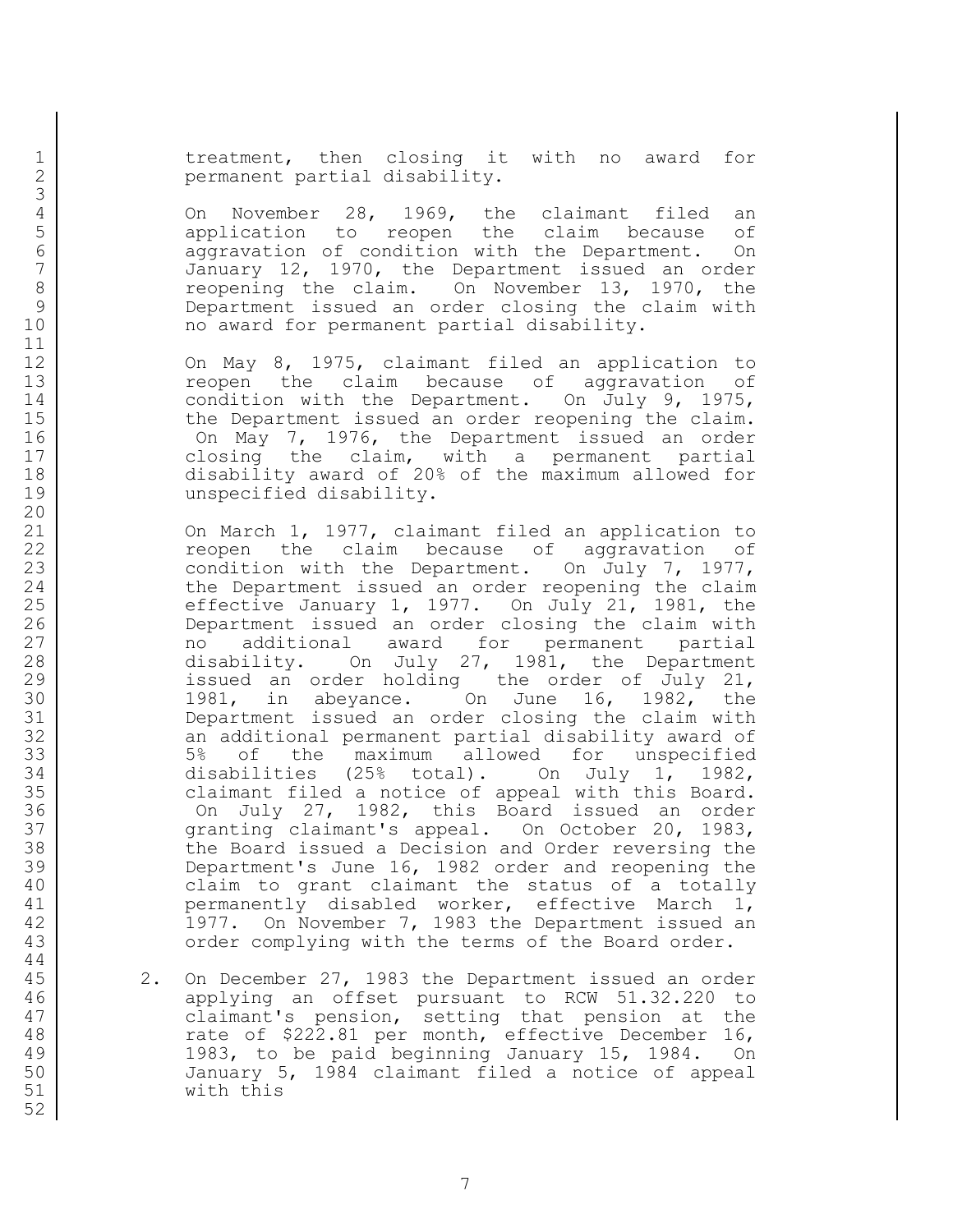1 Board. On January 25, 1984 the Board issued an 2 | Carder granting claimant's appeal, assigning it Docket No. 66,644, and directing that hearings be 4 held on the issues therein raised.

- 6 3. As of March 1, 1977, claimant received monthly<br>7 social security disability income benefits in the social security disability income benefits in the 8 amount of \$297.80 for himself as well as an 9 additional \$38.50 for each of his three children. 10 As of June, 1977 claimant's monthly social security disability benefit was \$315.40 with an additional 12 | \$43.40 for each of his three children. Claimant's monthly benefit has increased to \$504.27 in November, 1983, and \$521.00 in December, 1983 for himself alone.
- 4. As of March 1, 1977, claimant was entitled to 18 receive monthly benefits under the Federal Old-age, Survivors, and Disability Act and also benefits as 20 a permanently totally disabled worker under the Washington Industrial Insurance Act.
- 23 | 5. March 1, 1977 was the date upon which the Department should have been placed on notice of the claimant's entitlement to both federal social 26 security disability income benefits and permanent 27 total disability benefits under this state's Industrial Insurance Act.
- 6. In November, 1983, the Department received notification from the Social Security 32 Administration that the claimant has been receiving 33 social security disability benefits since at least March 1, 1977.

#### CONCLUSIONS OF LAW

- 1. The Board of Industrial Insurance Appeals has jurisdiction of the parties and the subject matter of this appeal.
- 42 2. The offset to be taken pursuant to RCW 51.32.220 with 43 | The respect to this claimant's benefits should be computed 44 by reference to the benefit levels (for his status as a permanently totally disabled worker and as one entitled 46 to receive social security disability income benefits 47 from the Federal Social Security Administration) as of March 1, 1977.
- 3. The order of the Department of Labor and Industries dated December 27, 1983, applying an offset pursuant to